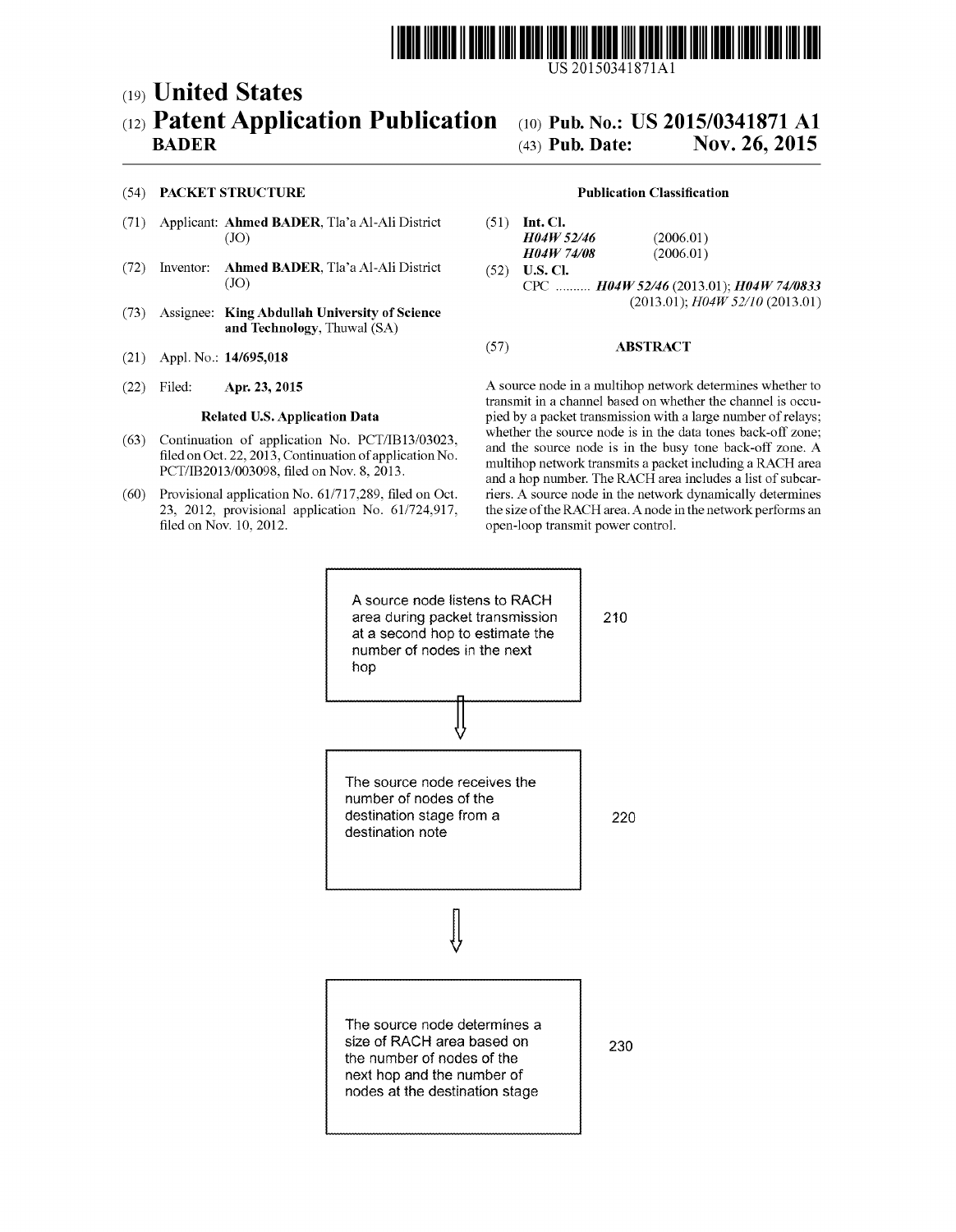

FIG. 1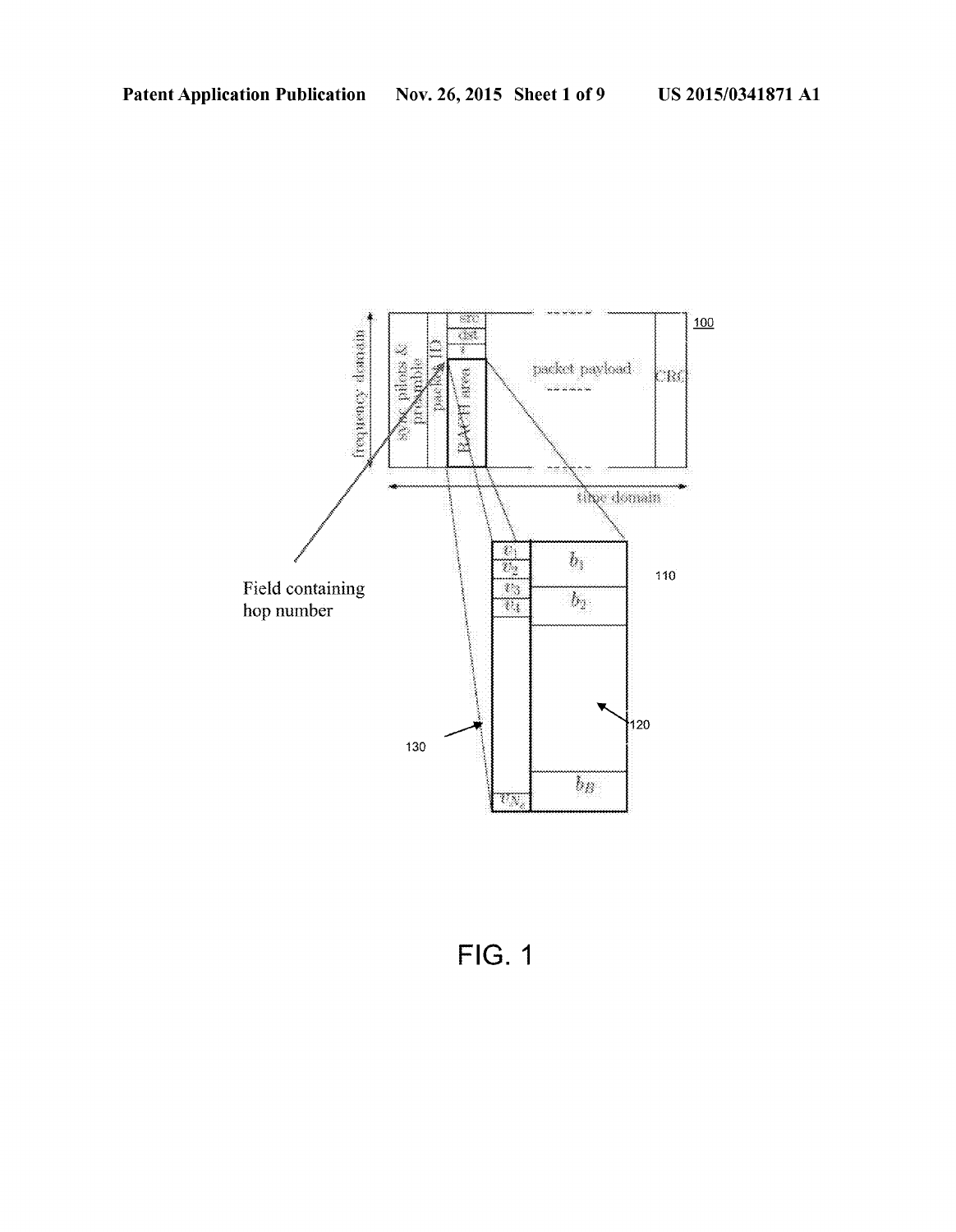

 $FIG. 2$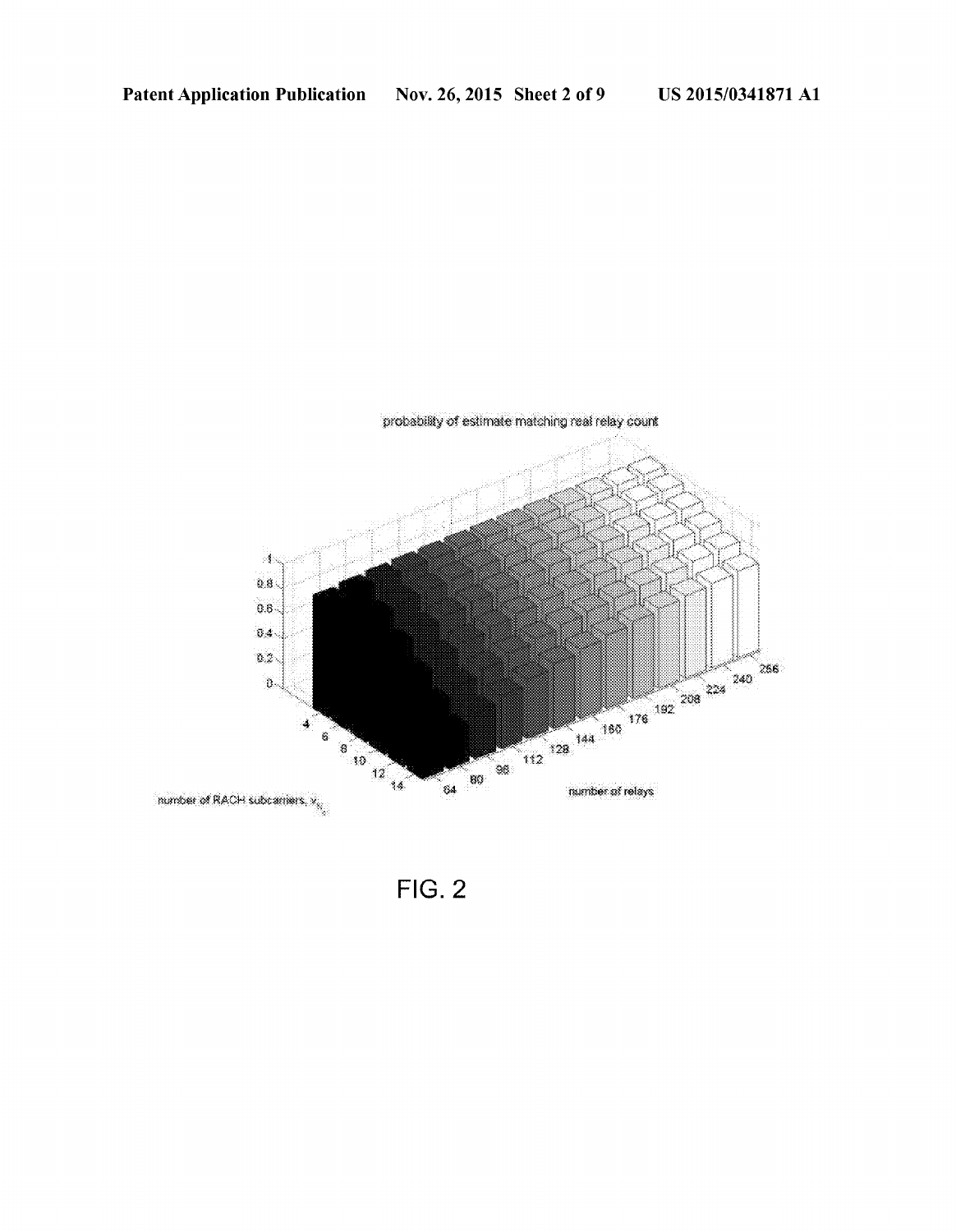

FIG. 3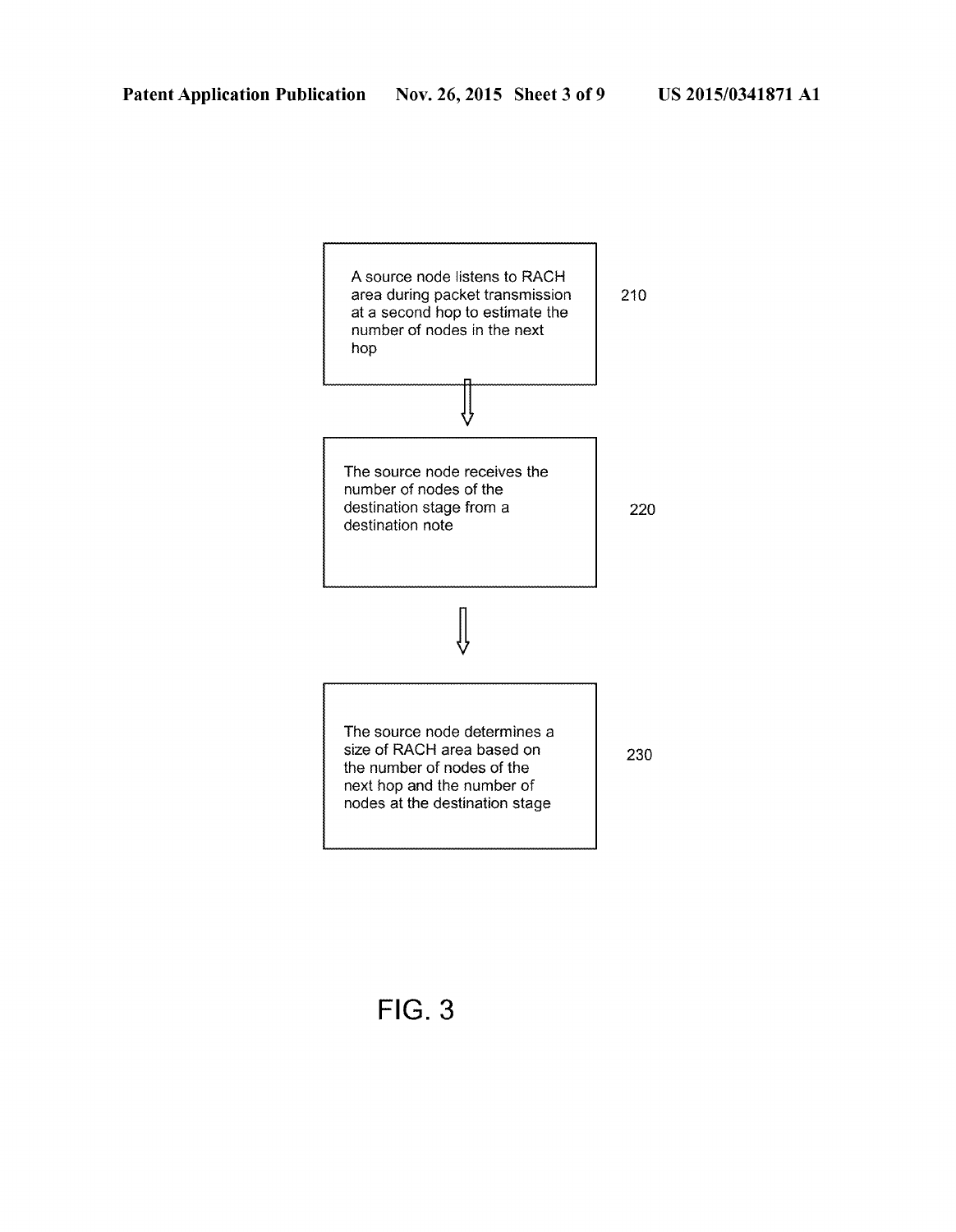

FIG. 4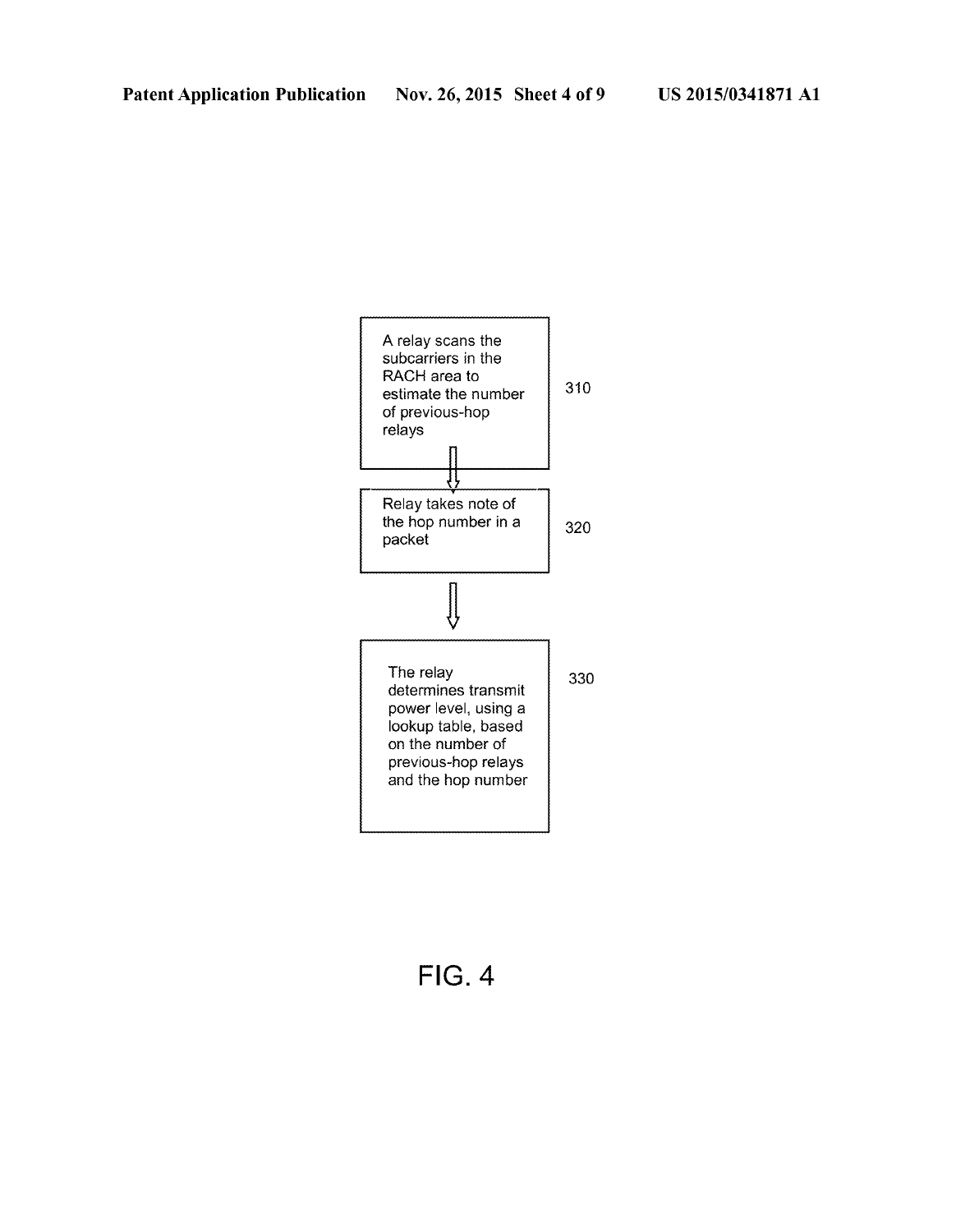

FIG. 5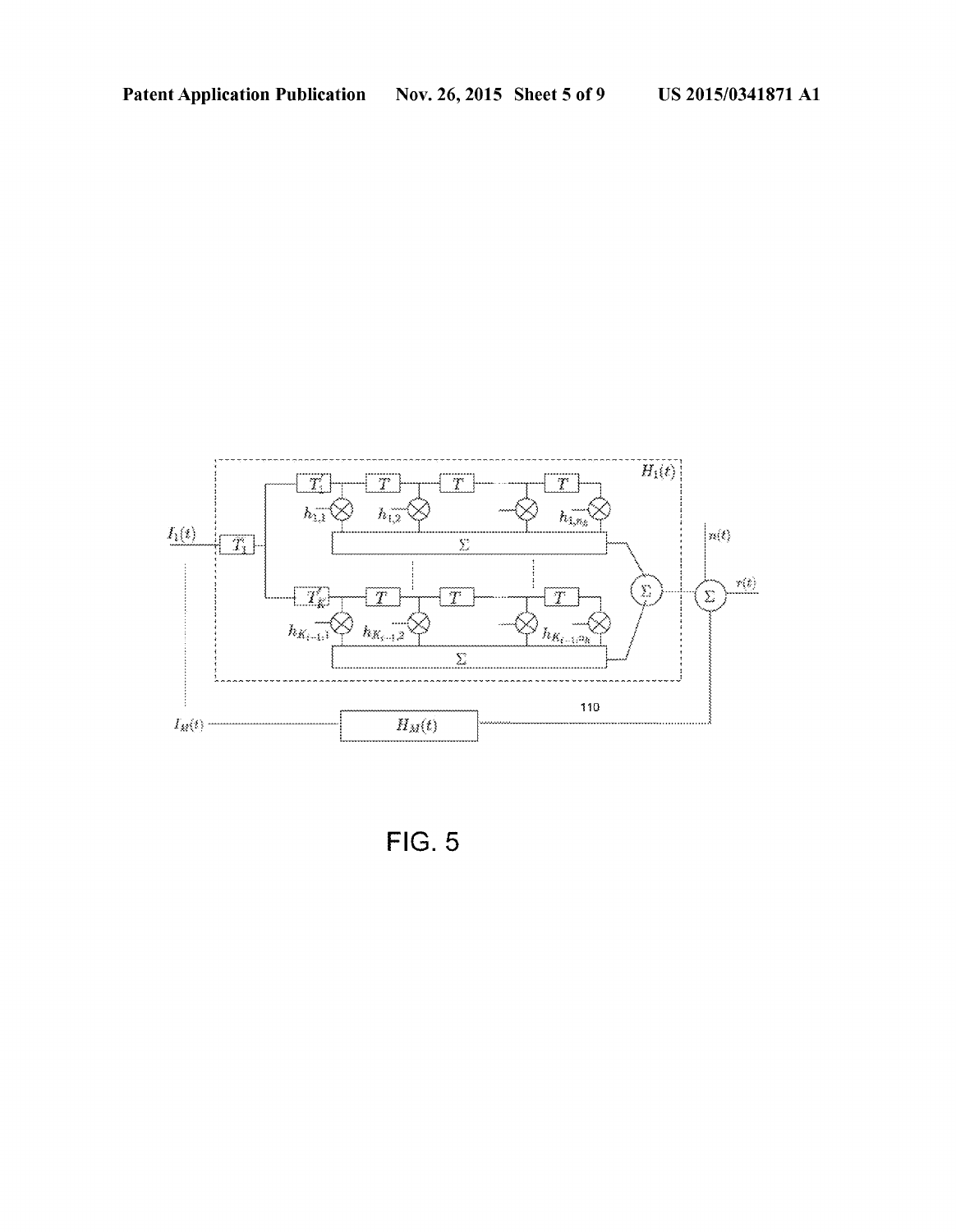

**FIG. 6**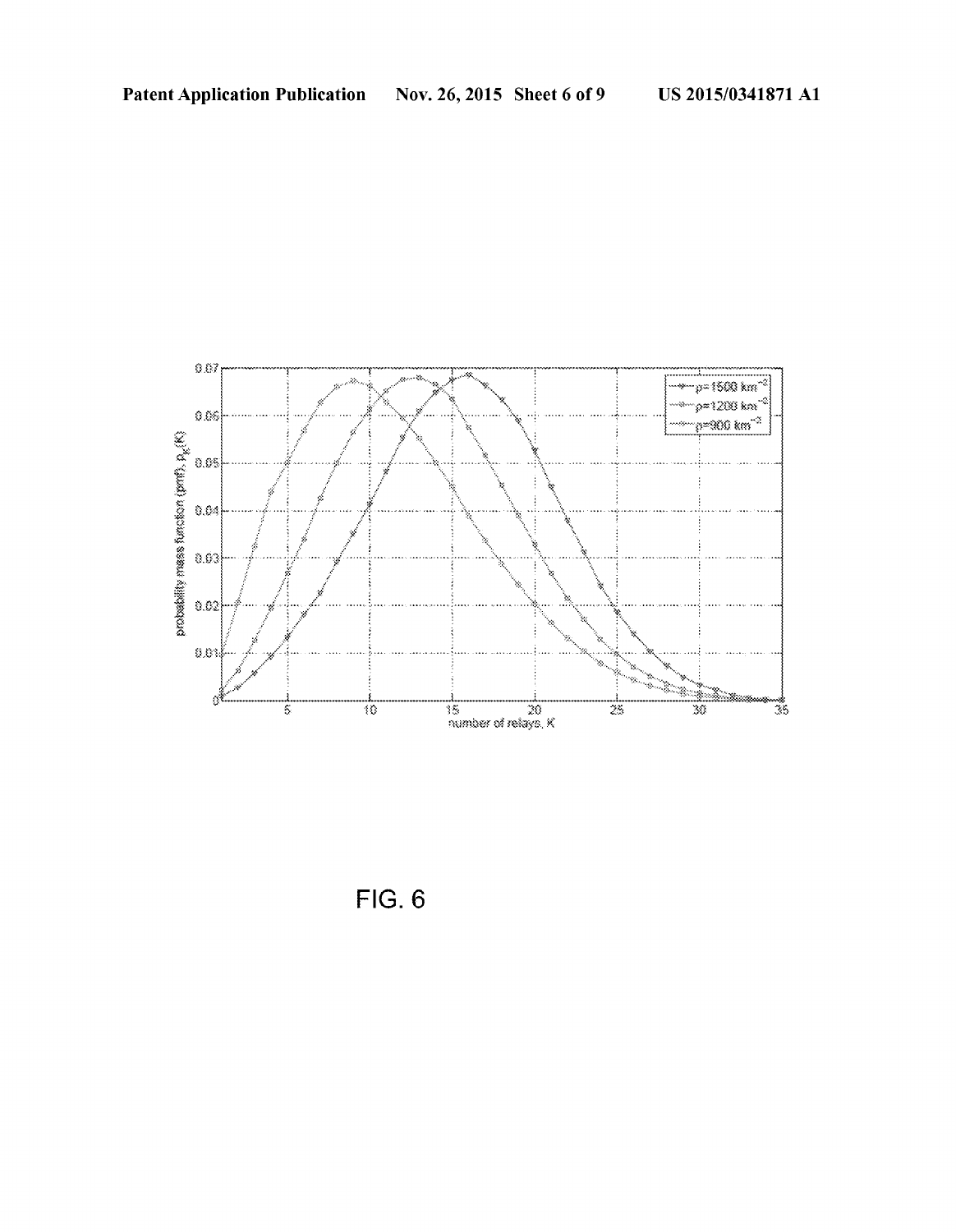

FIG. 7a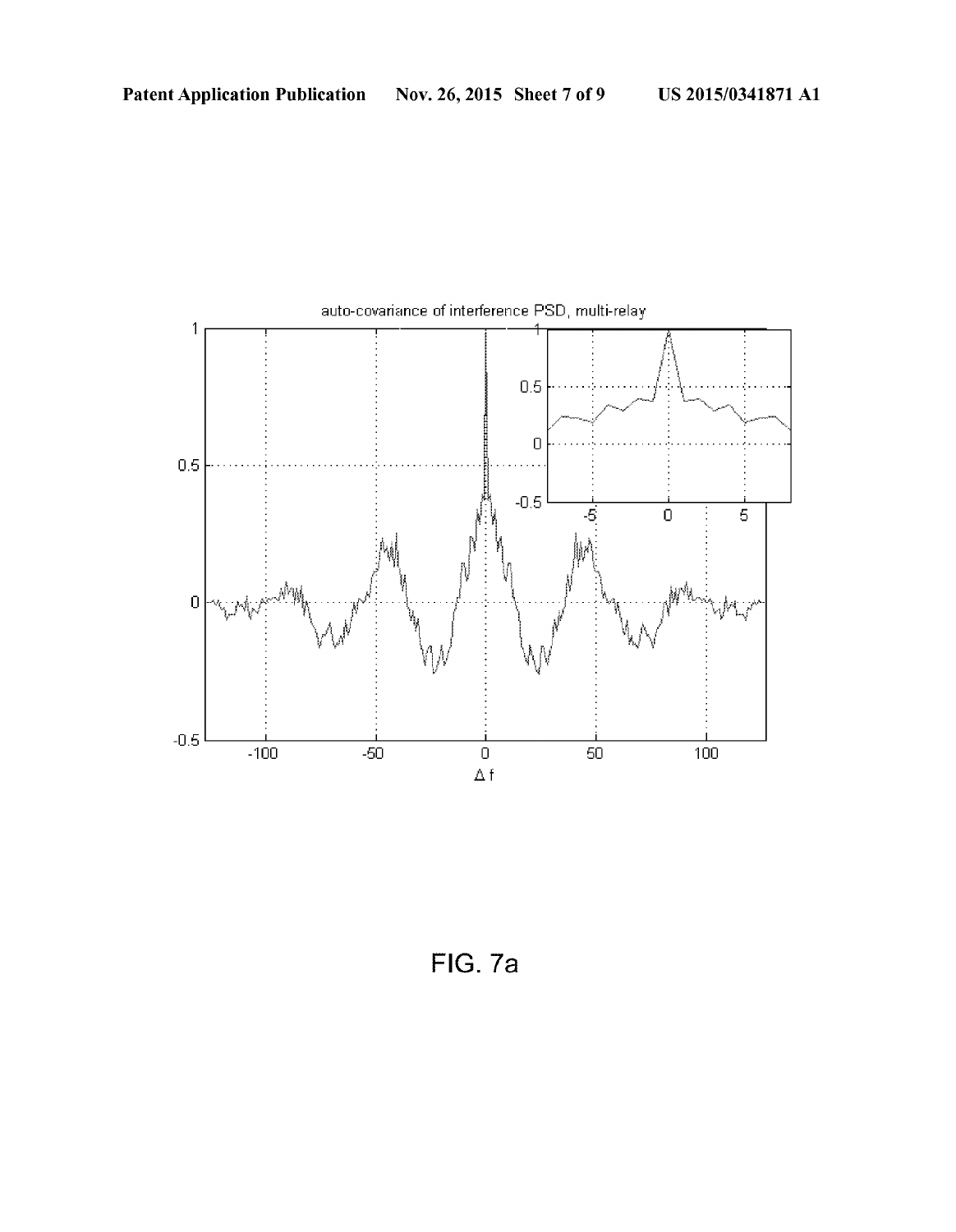

FIG. 7b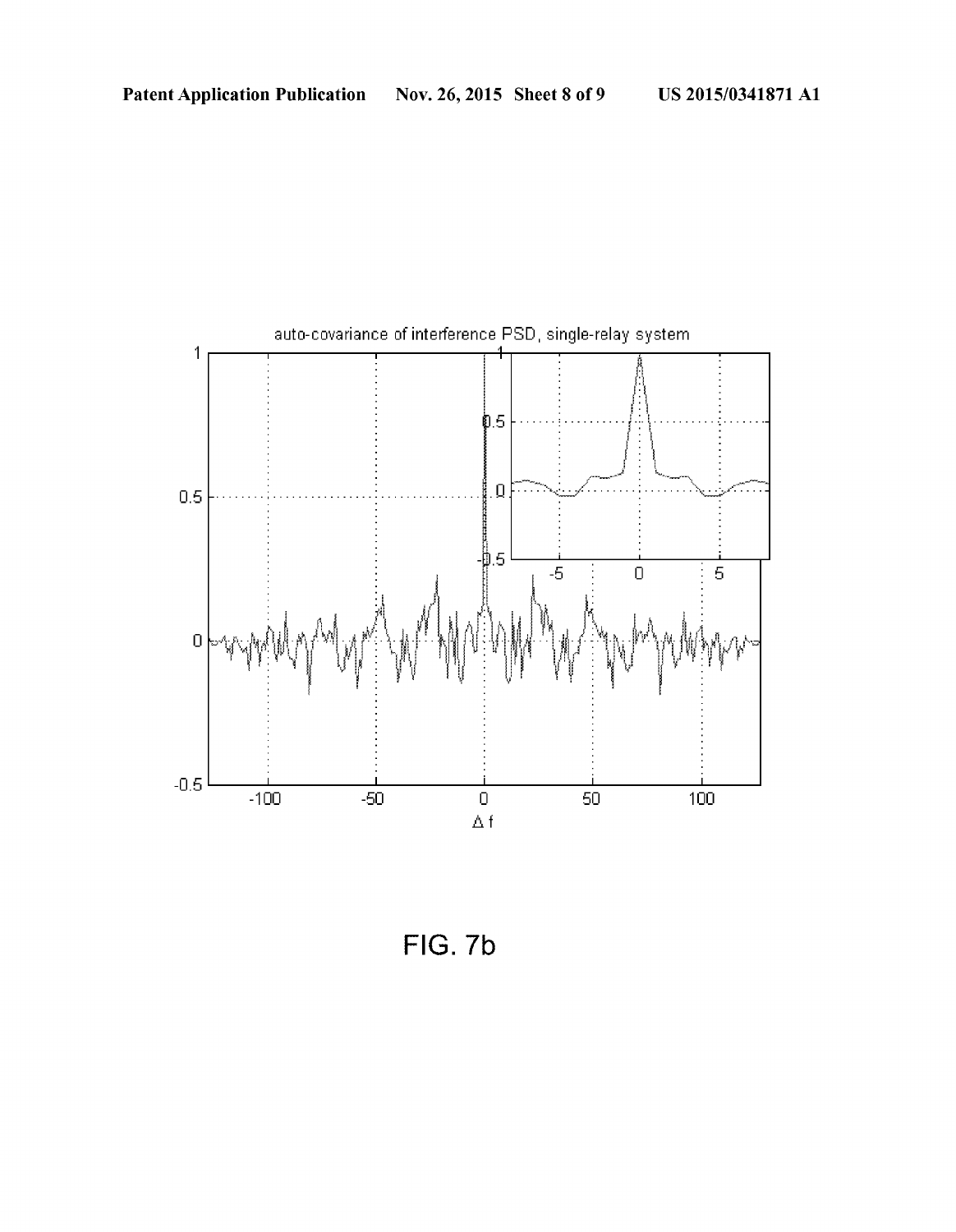

FIG. 8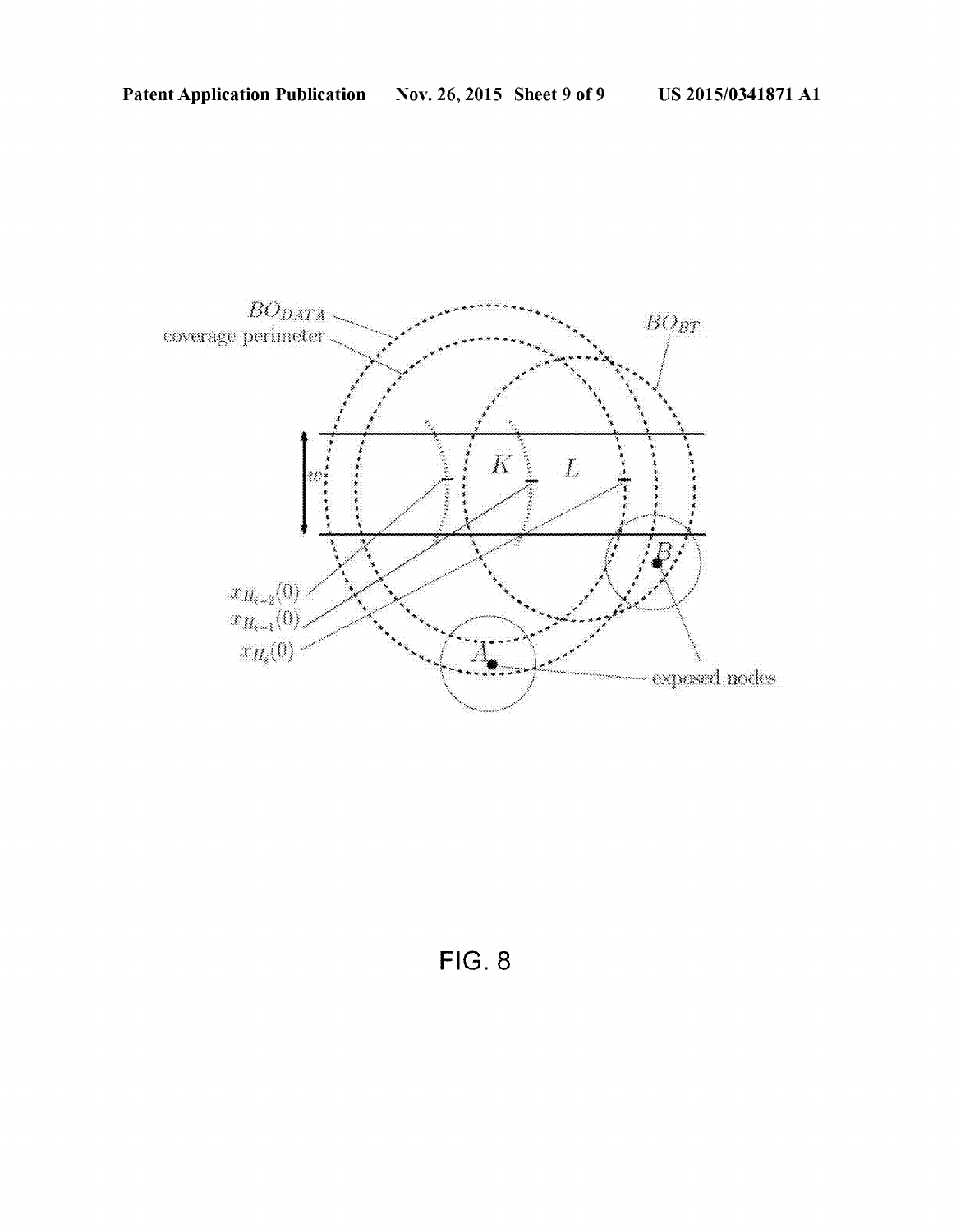# PACKET STRUCTURE

# CLAIM OF PRIORITY

[0001] This application is a continuation of PCT Application No. PCT/IB2013/003023, filed Oct. 22, 2013, and a continuation of PCT Application No. PCT/IB2013/003098, filed Nov. 8, 2013, and claims the benefit of prior U.S. Pro visional Application No. 61/724,917, filed on Nov. 10, 2012, and U.S. Provisional Application No. 61/717,289, filed on Oct. 23, 2012, each of which is incorporated by reference in its entirety

#### TECHNICAL FIELD

[0002] The present invention relates to a multihop network such as a wireless sensor network, and a scheme for a node in the network to assess a channel.

## **BACKGROUND**

[0003] Mobile multihop networks have been considered lately as viable alternatives for the delivery and sharing of multimedia content between users. Performance of such net works is typically measured in terms of conflicting objec tives, namely: end-to-end latency, end-to-end energy con sumption, and network throughput. Subsequently, this calls for a packet delivery protocols which are able to establish a careful balance between these objectives. Recently, a packet forwarding protocol has been developed to meet such objectives. See Bader, Ahmed et al., "An Efficient Multi-Carrier Position-Based Packet Forwarding Protocol for Wireless Sensory Network," IEEE Transaction on Wireless Communications, Volume 11, no. 1 (January 2012), the content of which is incorporated by reference in its entirety.

[0004] For example, the protocol is built using orthogonal frequency division multiplexing (OFDM) for the physical (PHY) layer. Furthermore, the protocol utilizes position based channel access techniques in conjunction with the OFDM PHY. This allows all eligible relays at a given hop to access the channel concurrently. Due to this property, the protocol is labelled as "multi-relay." The protocol is indifferent to mobility since it does not mandate relays to have knowledge of the network topology. The use of OFDM makes it also quite resilient to fast fading environments and thus well-suited for mobility.

#### SUMMARY

[0005] One aspect of present invention provides a source node in a multihop network having a circuit that determines whether a channel is occupied by a packet transmission meet ing predetermined criteria; wherein the source node deter mines whether to transmit in the channel based on the deter-<br>mination that the channel is occupied by a packet transmission meeting predetermined criteria; and wherein the<br>criteria is based on a normalized auto-covariance of the power spectral density (PSD) of a total interference signal.

[0006] In another aspect of the present invention, the source node further determines whether it is in a data back-off Zone by detecting data tones, and determines whether to transmit in the channel based on whether the node is in the data back-off zone. Typically, data tones correspond to subcarriers. Busy tone, however, may be of a single subcarrier dedicated to carrying the busy tone.

[0007] In another aspect of the present invention, the source node further determines whether it is in a busy tone back-off Zone by detecting a busy tone, and determines whether to transmit in the channel based on whether the node is in the busy tone back-off Zone.

[0008] In another aspect of the present invention, the source node transmits in the channel in a case that the channel is not occupied by a packet transmission meeting the predetermined criteria, the source node is not in the data tones back-off Zone, and the source node is not in the busy tone back-off Zone.

[0009] In another aspect of the present invention, the source node listens to the channel for an extended period and re-<br>assess in a case that the channel is occupied by a packet transmission meeting the predetermined criteria, the source node is not in the data tones back-off Zone, and the source node is in the busy tone back-off Zone.

[0010] In another aspect of the present invention, the source node extracts a destination position from the busy tone, and transmits in the channel if an angle between the source node's destination and that of an ongoing transmission is  $\approx \pi/2$ , in a case the Source node is in the data tones back-off Zone, and the source node is in the busy tone back-off zone.

[0011] In another aspect of the present invention, the source node does not transmit in a channel in a case that the channel is not occupied by a packet transmission meeting the prede termined criteria, the source node is not in the data tones back-off zone, and the source node is in the busy tone back-off zone.

[0012] In another aspect of the present invention, the source node transmits in the channel in a case that the channel is occupied by a packet transmission meeting the predetermined criteria, the Source node is in the data tones back-off Zone, and the source node is not in the busy tone back-off Zone.

[0013] In another aspect of the present invention, the source node does not transmit in the channel in a case that the channel is not occupied by a packet transmission meeting the predetermined criteria, the Source node is in the data tones back-off zone, and the source node is in the busy tone back-off zone.

[0014] One aspect of present invention provides a multihop network having a plurality of nodes. The nodes may be a source, a destination, or a relay which both receives and transmits data. The data includes a packet having a random access channel (RACH) area and a hop number.

[0015] The RACH area includes a list of subcarriers and a relay number. A node, such as a relay, andomly selects one of the subcarriers and modulates it with a time-domain signal.

[0016] A node (such as a relay) of the multihop network receiving the packet extracts the relay number, and thereby obtains the number of prior relays. Further, the node scans the level meeting or exceeding a predetermined amount is detected, the number of relays is incremented.

[0017] Further, the node in the multihop network is an OFDM wireless communication device.

[0018] In another aspect of the present invention, a source node of the multihop network dynamically allocates a size of the RACH area. The node listens to a RACH area during a packet transmission at a second hop for a number of nodes of the second hop. The node receives a number of nodes at a destination stage transmitted by a destination node. The source node determines a size of the RACH area based on the number of nodes of the second hop and the number of nodes at the destination stage.

[0019] Further, the size of the RACH area set is constant for a plurality of hops.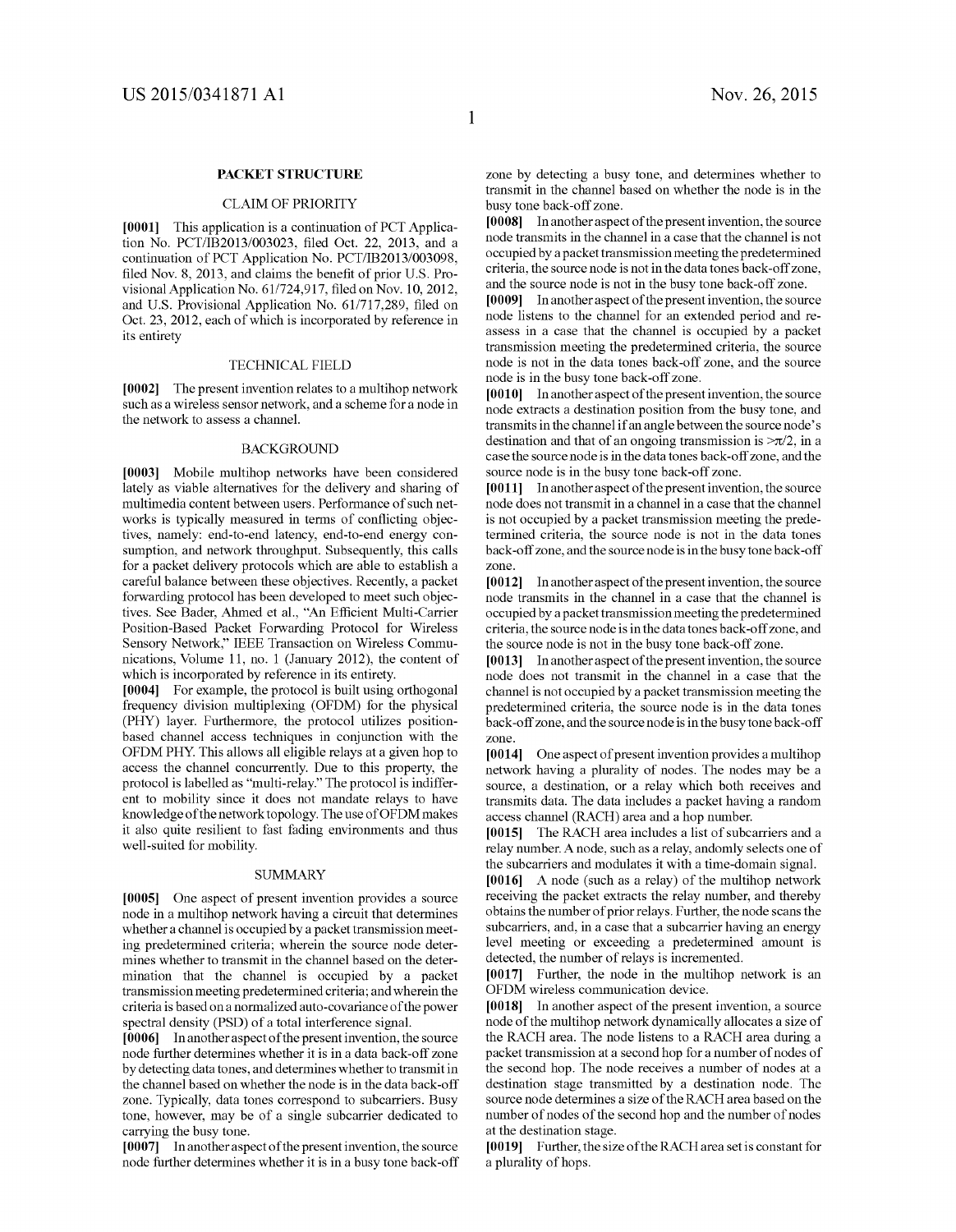[0020] In another aspect of the present invention, a relay of the multihop network scans the subcarriers in a RACH area to estimate a number of previous-hop relays. The relay further receives or transmits a packet including a hop number. The node determines a transmit power level based on the number of previous-hop relays and the hop number.

0021] Further, such determination is made using a lookup table.

#### BRIEF DESCRIPTION OF THE DRAWINGS

[0022] FIG. 1 illustrates a packet having a RACH area.

[0023] FIG. 2 shows the probability of the estimated count matching the real relay count.

[0024] FIG. 3 is the flow chart for dynamic resource allocation.

[0025] FIGS. 4 is the flow chart for open-loop power control.

[0026] FIG. 5 illustrates a channel model of the total interference signal.

[0027] FIG. 6 shows the probability mass function for the number of relay at an arbitrary hop.

[0028] FIG. 7 $a$  illustrates sample realization of the interference-plus-noise auto-covariance of the power spectral den sity (PSD) in a multi-relay case.

[0029] FIG.7b illustrates sample realization of the interference-plus-noise auto-covariance of the power spectral den sity (PSD) in a single-relay case

[0030] FIG. 8 illustrates the scheme for exposed nodes to capture more transmission opportunities.

### DETAILED DESCRIPTION OF THE SYSTEM

[0031] A multihop network includes a plurality of communication devices. An example is a wireless communication device. In a wireless sensor network, each of the communi cation devices is also a sensor.

[0032] The communication device is referred to as a node. A node transmitting data is a source node. Nodes that transmit or retransmit the data are also called relays.

0033. A source node may notable to estimate the number of relays in the nearby ongoing packet transmission for the following reasons:

[0034] 1. Current known packet structure does not provide information for Such estimation. The estimation of the num ber of relays requires an "improved packet structure" such as one described in 61/717,289, filed Oct. 23, 2012, incorporated by reference in its entirety.

[0035] 2. To exploit the improved packet structure, a node should Switch to coherent channel assessment mode, i.e. it should synchronize with the ongoing packet transmission. This is typically a less-efficient method of channel assess ment.

0036 3. The source node will be able to synchronize to the ongoing packet transmission only if it lies inside the coverage perimeter shown in FIG. 4 below. This is a case which does not occur very often.

[0037] 4. Furthermore, one aspect of present invention is directed to cases where a source node lies inside one or both of the back-off Zones but outside the coverage perimeter (discussed below).

[0038] Consequently, a source node utilizes a multi-stage channel assessment scheme:

0039) 1. The classical non-coherent energy detection method, whereby the node measures the energy on the data tones as well as the busy tone.

[0040] 2. The source node performs the normalized autocovariance computation described below to estimate whether it is in the vicinity of a packet transmission with a large number of relays. It will not be able to estimate how many relays there are, but just determine whether it is a large number or not, which is sufficient to make an educated decision. This is also a non-coherent method, which makes sense to use<br>here, since the node may typically be outside the coverage perimeter of the ongoing transmission, i.e. it will not be able to synchronize with that transmission.

 $[0041]$  3. The third stage is reverted to only in certain scenarios as explained in the decision table below. In this stage, the source node extracts the position of the destination from the busy tone signal.

[0042] Aspects of present invention provide, inter alia, enhancements in the packet structure which enable dynamic allocation of resources throughout the packet forwarding process. One aspect provides nodes with the ability to closely estimate the number of relays of the ongoing packet transmission. Another aspect provides a dedicated field for the hop dynamic allocation of random access channel (RACH) slots, and allow relays subsequent to the source node to perform open-loop power control.

[0043] The ability of nodes to estimate the number of relays at a given hop helps to understand the underlying node den sity. With this, nodes are able to undertake well-informed and more efficient resource allocation approaches. For instance, the nodes are now able to adjust the size of the RACH area in a way that does not compromise end-to-end delay perfor mance but achieves better L2 throughput. (I.e., Layer 2 of the 7-layer OSI network model. Layer 2 corresponds to the Data Link layer.) Similarly, an open-loop power control scheme that is aware of the underlying density can reduce energy consumption while maintaining a minimum level of end-to end delay.

0044) The improved packet structure is illustrated in FIG. 1. The packet 100 introduces a separate field for the hop number. See FIG. 1, "i." The source node sets the value of this field to 1. Every hop, relays increment this field by 1. Thus, the packet is relayed from Source to destination over multiple hops, nodes in between the source and destination act as repeaters. The number of hops corresponds to the number of times the packet was transmitted before it reached the desti nation. So, indeed the transmission from the source node comprises the first hop. The transmission one of whose receivers is the destination is the last hop.

[0045] The other modification is done to the first OFDM symbol of the RACH area (110). The RACH 110 includes slots 120 and subcarriers 130.

[0046] As shown in the Figure, there are  $v_N$  subcarriers. Each subcarrier is now accessible to relays. Each relay ran domly selects one of those subcarriers and modulates it with a time-domain pulse. Next-hop nodes will scan through  $v_{N_A}$ subcarriers using a simple energy detector. Detection of any subcarrier holding substantial energy will increment the hop number by one. A subcarrier is considered to have been modulated by a relay if the energy measured on that subcarrier exceeds a certain preset threshold. The value of such a threshold is determined according to the desired probability of detection and probability of false alarm.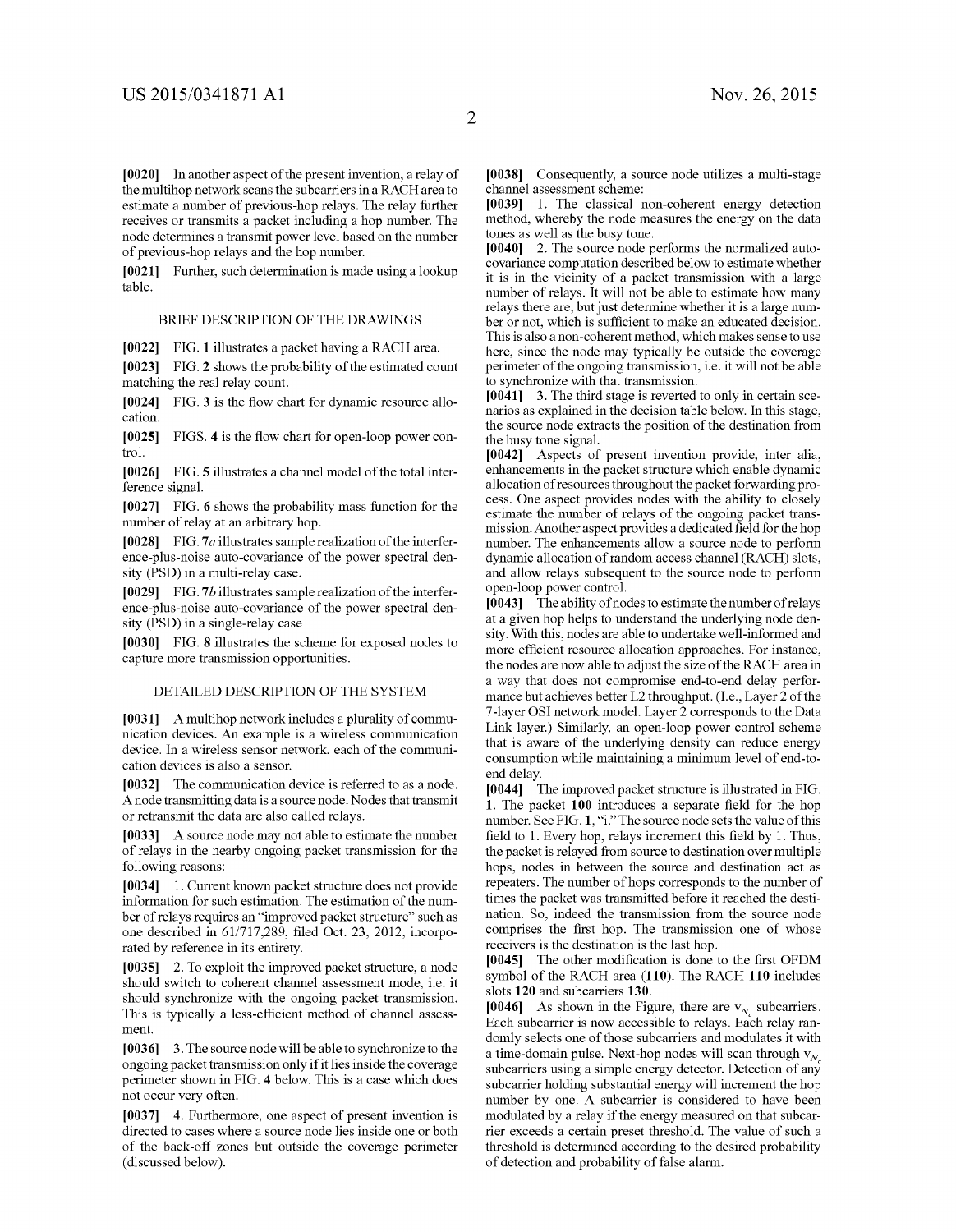[0047] For example, a multihop network may have multiple relays concurrently transmit the same packet. E.g., in the  $4<sup>th</sup>$ hop of the packet towards the destination, 8 relays may be concurrently transmitting the packet. What they will do is to increment the hop number field in the packet structure by 1 such that the field contains the value 5. A receiver now will utilize the information on the  $v_{N_c}$  subcarriers and will reach the conclusion that there were 8 relays in the  $4<sup>th</sup>$  hop.

[0048] Since  $V_N$  is relatively large, the probability of no collision is also relatively high. In other words, the estimated count is not far from reality. This is further demonstrated in FIG. 2. Relays modulate their position information by ran domly selecting one of the designated RACH slots  $b_1 \ldots b_R$ , as explained in the "An Efficient Multi-Carrier Position Based Packet Forwarding Protocol for Wireless Sensory Net work," article. Nodes choosing unique slots are labelled within this context as "resolvable."

0049. The feature of dynamic allocation of RACH resources is discussed herein. A flowchart is shown in FIG.3. [0050] The size of the RACH area in terms of number of OFDM symbols is determined by the source node and is maintained throughout the packet's journey towards the des tination. The number of nodes in the 2nd hop  $(K_2)$  as well as the last hop  $(K_a)$  are taken into consideration by the source node. The source node makes an estimate of  $K<sub>2</sub>$  by listening to the RACH area (e.g., receiving and detecting signals in the RACH area) during the packet transmission at the second hop. (FIG. 3, 210). As a receiver in the last hop, the destination may conveniently construct an estimate of  $K_g$ . The value of  $K_g$  is sent back to the source in a separate packet. (FIG. 3,  $(220)$ . It can be shown that through simulation that the series

# $\{K_i\}_{i=1}^q$

is generally an increasing monotone such that

### $\max\{K_i\}_{i=1}^{q} = K_q$

[0051] As such, knowledge of  $K_2$  and  $K_q$  only is sufficient for the source node on the evolution of the number of relays hop after hop.

[0052] Thus, the intensity of relays involved in forwarding the packet is a direct indication of the network node density. Consequently, the source can make an educated estimate on an optimized RACH allocation. In this invention, the source node will increase the size for the RACH area if it happens to be in a dense network. (FIG. 3, 230).<br>[0053] This will ensure that the nu

This will ensure that the number of non-resolvable relays each hop is reduced. As a result, the probability of having relays which offer non-positive progress is reduced. This can be shown to result in saving energy consumed per packet. It also downsizes the interference footprint per packet particularly for narrow forwarding strip widths. This is true since adjustment in the size of the RACH area typically impact  $K_i$  much more than  $K_i$ . In other words, it does not really affect the number relays offering positive progress. Further, the impact of those  $K_i$  relays is only a small portion compared to  $K_t$ . As such, the number of hops q does not increase a lot. Subsequently, the end-to-end delay is only marginally affected. The dynamic allocation approach described above is suited for traffic with short length packets, e.g. video streaming. Any savings in terms of packet overhead proves to be really valuable.

[0054] The feature of open-loop power control, which is performed by each relay, is discussed herein. The flow chart is shown in FIG. 4.

[0055] The first objective is that, in case of high node density, end-to-end delay target can be easily met at lower trans mit power levels. Therefore, it is beneficiary to reduce power levels so as to avoid large interference footprints and conse quently enhance the network throughput performance. On the other hand, in case of low node density, increasing the power level becomes mandatory to maintain the end-to-end delay within acceptable ranges.

[0056] The second objective here is to preserve energy; a precious resource for mobile terminals. Reducing transmit only marginal impact on the delay performance.

0057. A relay makes an estimate of the number of previ ous-hop relays by Scanning the respective Subcarriers within the RACH area. (FIG. 4, 310). For example, the packet is a data structure along the time dimension and the frequency dimension. The smallest unit in this packet is one time slot by one frequency subcarrier. Thus, in this example, the term "area" is defined by time-frequency unit. It also takes note of the hop number. (FIG. 4,320). The latter is important simply because it qualifies whether a large number of relays corre sponds to high density or is simply due to the packet having traversed many hops already. We recall here that the number of relays increases every hop. Using this information, the transmit power level is set based on preset look-up tables. (FIG. 4, 330). For example, the look-up table includes two columns: : the first is the number of relays, the second is the transmit power corresponding to the number of relays. Gen erally speaking, the larger the number of relays the smaller the transmit power levels is an offline task done by the network designer taking into consideration various parameters such as PHY bit rate, target packet error rate, end-to-end delay, end to-end energy consumption, ... etc.

[0058] One aspect of present invention provides featurebased assessment of a channel. A node wishing to access the channel performs an analysis of the interference signal's features. Using such an approach, it gains valuable knowledge about its vicinity in comparison to the case where only tradi tional assessment techniques are used. The improved scheme increases the throughput performance and reduces of channel access delay. A direct consequence of this is the reduction of jitter, which is one of the major concerns within the context of multimedia content delivery.

[0059] A source node assesses a channel before accessing it. A channel model is illustrated in FIG.5. See Bader, Ahmed et al., "An Efficient Multi-Carrier Position- Based Packet Forwarding Protocol for Wireless Sensory Network." IEEE Transaction on Wireless Communications, Volume 11, no. 1 (January 2012), the content of which is incorporated by ref erence in its entirety. Very often, the observing node (the source node) will lie in the vicinity of a packet transmission featuring a large number of relays. Under such circumstances, the features of the resulting total interference signal are domi nated by that transmission. In fact, it is quite likely to be in such a situation. The probability mass function (PMF) of the number of relays per transmission is plotted in FIG. 6 for various node densities. As illustrated in the figure, transmis sions with large K are quite probable particularly at higher node densities. Under such circumstances, the total interference signal will show noticeable correlation across the fre quency domain. Such a correlation is best captured by the observing node by computing the normalized auto-covari ance of the power spectral density (PSD) of the total interfer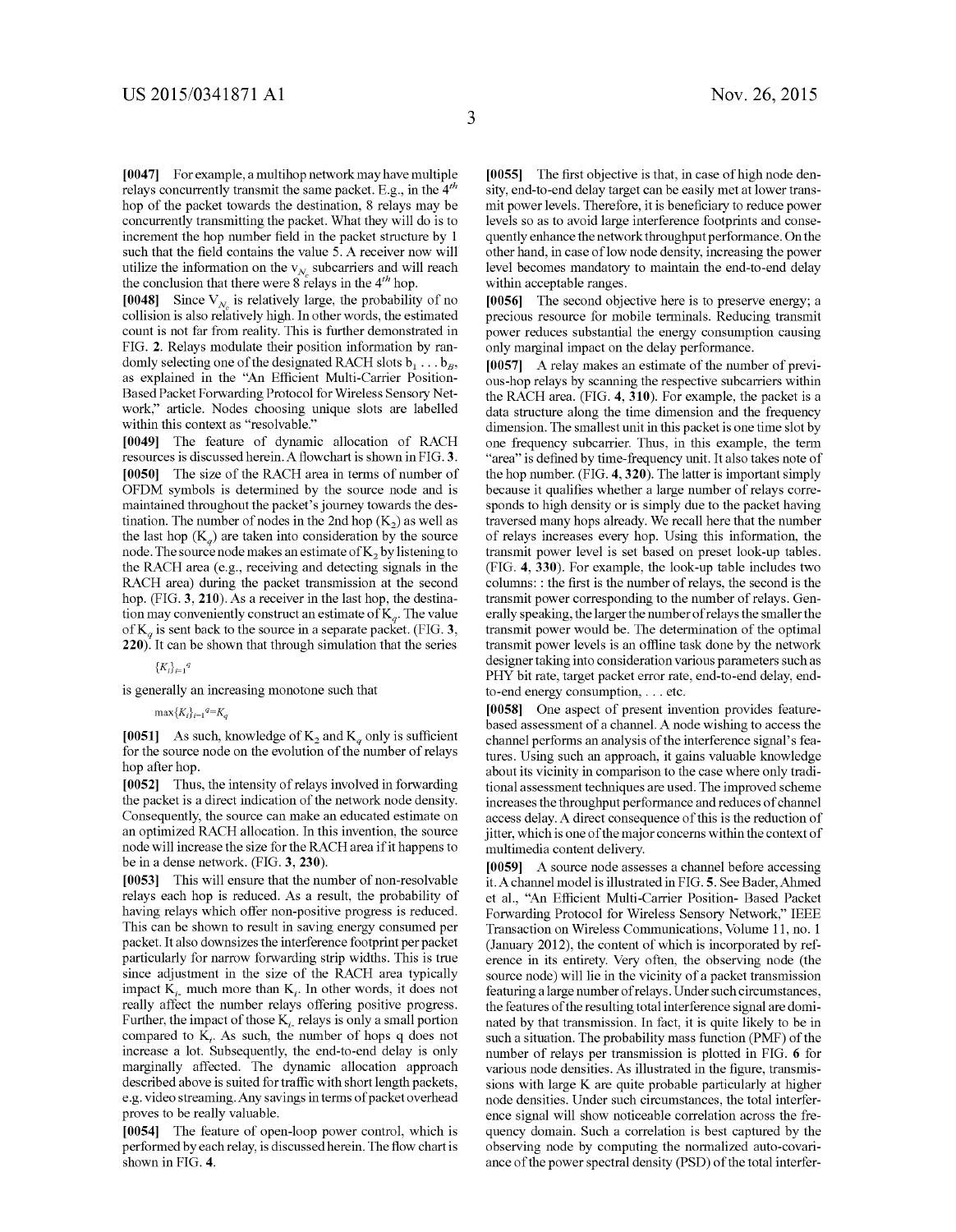ence signal. This can be conveniently accomplished by exploiting the fact that nodes readily deploy Fast Fourier Transform (FFT) circuits which are required for the operation of the OFDM PHY. There are various algorithms in practice for the computation of the FFT. However, they are almost all based around the Discrete Fourier Transform (DFT) which is a well-known algorithm. The normalized auto-covariance is computed by the observing node as follows:

$$
X_{cov}(c) = \begin{cases} \frac{1}{X_o} \sum_{n=0}^{N_s - c - 1} (P_I(n + c) - \overline{P}_I), & c = 0 \dots N_s - 1\\ X_{cov}(-c), & c = -N_s \dots 0 \end{cases}
$$
 (1)  
where  

$$
\overline{P}_I = \frac{1}{N_s} \sum_{i=0}^{N_s - 1} P_I(i)
$$
 and

$$
X_o = \sum_{n=0}^{N_s - 1} (P_I(n) - \overline{P}_I)^2.
$$

[0060] In contrast, the interference PSD in the case of single-relay systems features very low correlation across the frequency domain. In fact, the more concurrent single-relay transmissions there are, the less correlation is observed. Sample realizations of the interference PSD for both cases are shown in FIGS. 7a and 7b.

[0061] A simple yet effective characterization of the correlation featured by  $X_{COV}$  is the first zero-crossing. The larger the number of relays K is, the larger this zero-crossing is expected to be. The improved scheme developed in this inven tion further introduces an additional feature. The busy tone (BT) signal is conventionally a continuous analog signal. In our case, the BT signal is modulated with the position of the destination node.

[0062] The ability of the observing node to detect the presence of a "large-K" transmission and to know the destination of that transmission opens the door wide for more channel access opportunities. This is illustrated in FIG.8. An exposed node utilizing classical channel assessment schemes will nearby packet transmission. This is where feature detection lends itself to a more opportunistic channel access process.

[0063] In one aspect of present invention, a node determines whether it is in a back-off Zone by means of an "energy detector." For the data tones back-off Zone, the energy detec tor measures the aggregate energy level on those tones, out puts the average and compares it to a preset threshold. If larger than the threshold, the node decides that it is inside the data tones back-off Zone.

[0064] An exposed node utilizing the improved assessment scheme of this invention first measures the PSD at the output of the FFT block. It then computes the first zero-crossing, denoted by  $n_f$ , of  $X_{COV}$ . Denoting the decision threshold by  $n_T$ , then if  $n_f > n_T$  the node declares the channel as being one with a large number of relays.

[0065] The threshold  $n_T$  setting depends on few factors such as the typical traffic load, node density, large-scale path loss coefficient, among other parameters. One way to set the threshold at a meaningful value is by means of simulations. One aspect of present invention provides that for typical network scenarios, setting  $n<sub>T</sub>=6$  is a reasonable choice.

[0066] Accordingly, it knows that injecting a new packet into the network is unlikely to interfere with the ongoing nearby transmission. At the same time, it is likely to find a few potential receivers. Such a scenario is applicable to node A in FIG.8. Here, w is the forwarding strip width. L is the number of receivers for that packet transmission. As such, the number perimeter is simply the perimeter of the geographical area where the packet transmission can be received correctly. Additional information may be found in the incorporated "An Efficient Multi-Carrier Position-Based Packet Forwarding Protocol for Wireless Sensory Network" article.

[0067] For node B however, the improved algorithm introduces an additional stage in the decision-making process. Node B might not be able to properly characterize the PSD of the interference signal, since it lies outside  $BO_{DATA}$ . Nevertheless, it will be able to extract the position of the transmis sion's destination. The angle between the observing node's destination and that of the ongoing transmission is denoted by  $\Delta\Theta_{dst}$ . The observing node decides to transmit if  $|\Delta\Theta_{dst}| > \pi/2$ . [0068] The various decision-making cases for this improved channel assessment scheme are highlighted in Table I below:

TABLE I

|   | DECISION TABLE FOR CHANNEL ACCESS |             |              |                   |                                                                               |  |
|---|-----------------------------------|-------------|--------------|-------------------|-------------------------------------------------------------------------------|--|
|   |                                   |             |              |                   | Case in $BO_{D4TA}$ in $BO_{BT}$ Large K Prior Art Improved Scheme            |  |
|   | n                                 | $\mathbf n$ | n            | transmit transmit |                                                                               |  |
|   | $\mathbf n$                       | $\mathbf n$ | y            |                   | transmit keep listening to the channel for a period $\leq$ T, then re-assess, |  |
| 3 | $\mathbf n$                       | y           |              |                   | back off extract destination position from the BT signal                      |  |
|   |                                   |             |              |                   | if $\Delta \theta_{dsr} > \frac{\pi}{2}$ then transmit, otherwise back off    |  |
| 4 | у                                 | $\mathbf n$ | $\mathbf n$  | back off back off |                                                                               |  |
|   | y                                 | $\mathbf n$ | $\mathbf{v}$ | back off transmit |                                                                               |  |
| 6 | y                                 | у           | $\mathbf n$  | back off back off |                                                                               |  |
|   | у                                 |             | v            | back off back off |                                                                               |  |

refrain from accessing the channel if it lies inside the back-off zone. The back-off zone is composed of two subzones,  $BO_{DATA}$  and  $BO_{BT}$ , corresponding to the data tones back-off zone and busy tone back-off zone respectively. This is true even if the node lies outside the coverage perimeter of the [0069] Case 3 of Table I may occur in lightly-loaded networks. For the sake of extracting the position of the destination, the observing node needs to switch from simple energy detection to coherent channel assessment. The node needs to synchronize with the BT signal in that case.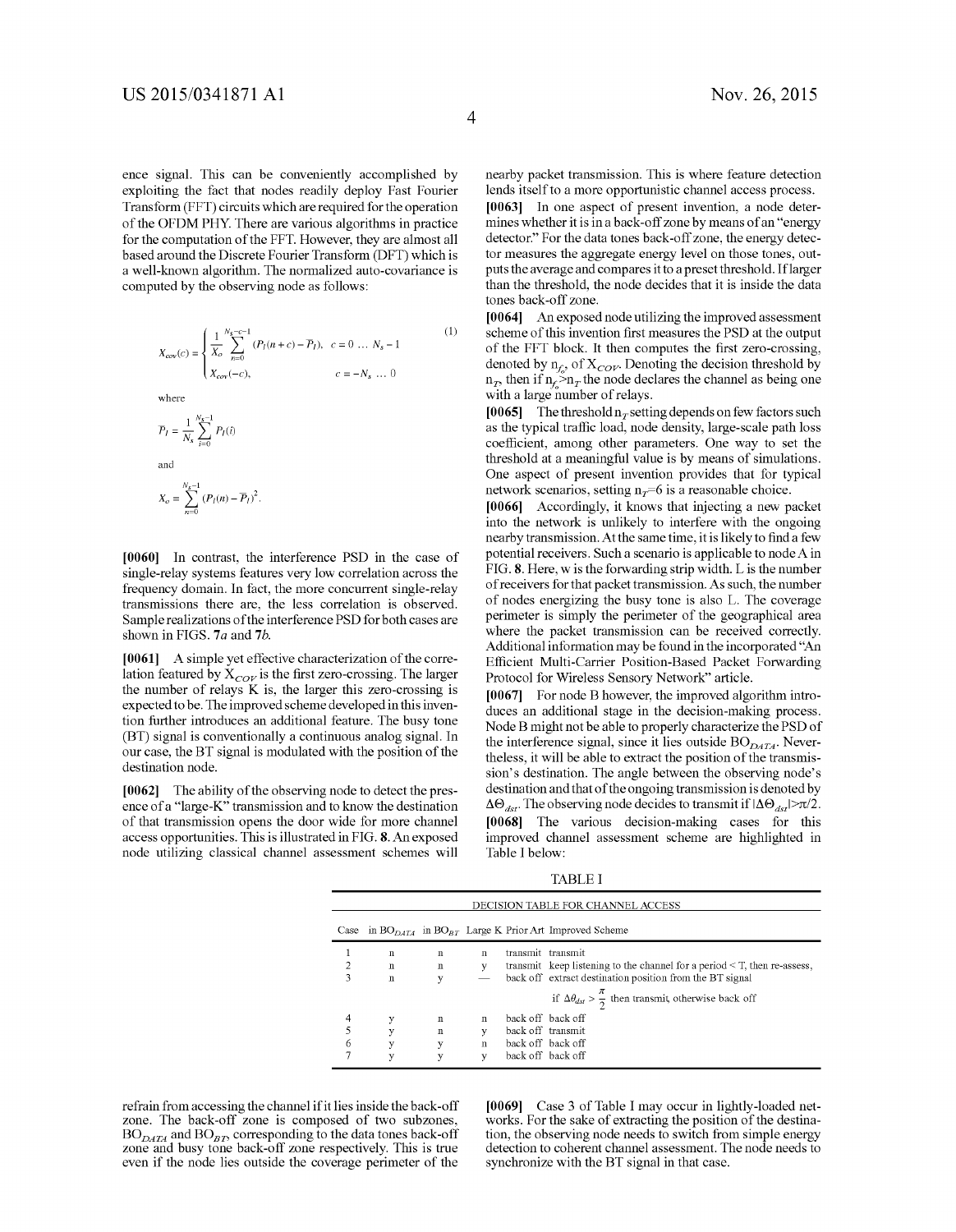[0070] For Case 2, the packet flow is very likely to be moving away from the observing node. For a higher degree of confidence, it may be possible to extend the channel sensing activity for a few more samples (extended period) and then re-assess

What is claimed is:

1. A multihop network having a plurality of nodes relaying data, comprising:

one of the plurality of nodes transmits or receives a packet including a RACH area;

wherein the packet includes a hop number.

2. The multihop network of claim 1, wherein the RACH area further includes a list of subcarriers.

3. The multihop network of claim 2, wherein the RACH area further includes position information of a node transmitted the packet in a previous hop.

4. The multihop network of claim 3, wherein the node randomly selects one of the RACH area subcarriers.

5. The multihop network of claim 4, wherein the node modulates the selected subcarrier with a signal.

6. The multihop network of claim 5, wherein the signal is a time-domain signal.

7. The multihop network of claim 2, wherein a second node in the multihop network scans the RACH area subcarriers.

8. The multihop network of claim 7, wherein the second node in the multihop network scans subcarriers for energy levels

9. The multihop network of claim 8, wherein in a case that the second node detects a subcarrier having an energy level meeting or exceeding a predetermined amount, the hop number is incremented.

10. The multihop network of claim 1, wherein the node is a wireless communication device.

11. The multihop network of claim 10, wherein the node is an OFDM wireless communication device.

12. A communication device transmits or receives data, wherein the data includes a packet including a RACH area;

and wherein the packet includes a hop number.

13. The communication device of claim 12, wherein the RACH area further includes a list of subcarriers.

14. The communication device of claim 13, wherein the RACH area further includes position information of a communication device previously transmitted the data.

15. The communication device of claim 13, wherein the communication device transmits the data including the packet, and randomly selects one of the subcarriers.

16. The communication device of claim 15, wherein the communication device modulates the selected subcarrier with a signal.

17. The communication device of claim 16, wherein the signal is a time-domain signal.

18. The communication device of claim 12, wherein the communication device is a wireless communication device.

19. The communication device of claim 18, wherein the communication device is an OFDM wireless communication device.

20. The communication device of claim 15, wherein the communication device receives the data including the packet and scans the subcarriers.

21. The communication device of claim 20, wherein the communication device scans the subcarriers for energy levels.

22. The communication device of claim 20, wherein in a case that the communication device detects a subcarrier having an energy level meeting or exceeding a predetermined amount, the hop number is incremented.

23. A method for operating a multihop network, compris $ing:$ 

transmitting a packet including a RACH area;

and wherein the packet includes a hop number.

24. The method according to claim 23, wherein the RACH area further includes a list of subcarriers.

25. The method according to claim 24, wherein the RACH area further includes position information of a communication device previously transmitted the data.

26. The method according to claim 23, further comprising: selecting randomly, by a communication device in the multihop network, one of the subcarriers.

27. The method according to claim 26, further comprising: modulating, by the communication device, the selected subcarrier with a signal.

28. The method according to claim 27, wherein the signal is a time-domain signal.

29. The method according to claim 25, wherein the communication device is a wireless communication device.

30. The method according to claim 29, wherein the communication device is an OFDM wireless communication device.

31. The method according to claim 27, further comprising: receiving, by the communication device, the packet;

scanning, by the communication device, the subcarriers.

32. The method according to claim 31, wherein the communication device scans the subcarriers for energy levels.

33. The method according to claim 32, wherein in a case that the communication device detects a subcarrier having an energy level meeting or exceeding a predetermined amount, the hop number is incremented.

34. A source node in a multihop network, comprising:

- a circuit that listens to a RACH area during a packet transmission at a second hop for a number of nodes of the second hop;
- a circuit receives a number of nodes at a destination stage transmitted by a destination node; and
- a circuit that determines a size of the RACH area based on the number of nodes of the second hop and the number of nodes at the destination stage.

35. The source node according to claim 34, wherein the size of the RACH area is constant for a plurality of hops.

36. A method to dynamically allocate a size of a RACH area of a packet, comprising:

listening, by a source node of a multihop network, a RACH area during a packet transmission at a second hop for a number of nodes of the second hop;

receiving, by the source node, a number of nodes at a destination stage transmitted by a destination node; and

determining a size of the RACH area based on the number of nodes of the second hop and the number of nodes at the destination stage.

37. The method according to claim 36, wherein the RACH area is constant for all hops.

38. A relay of a multihop network, comprising:

- a circuit that scans subcarriers in a RACH area to estimate a number of previous-hop relays;
- a circuit that receives or transmits a packet including a hop number: and